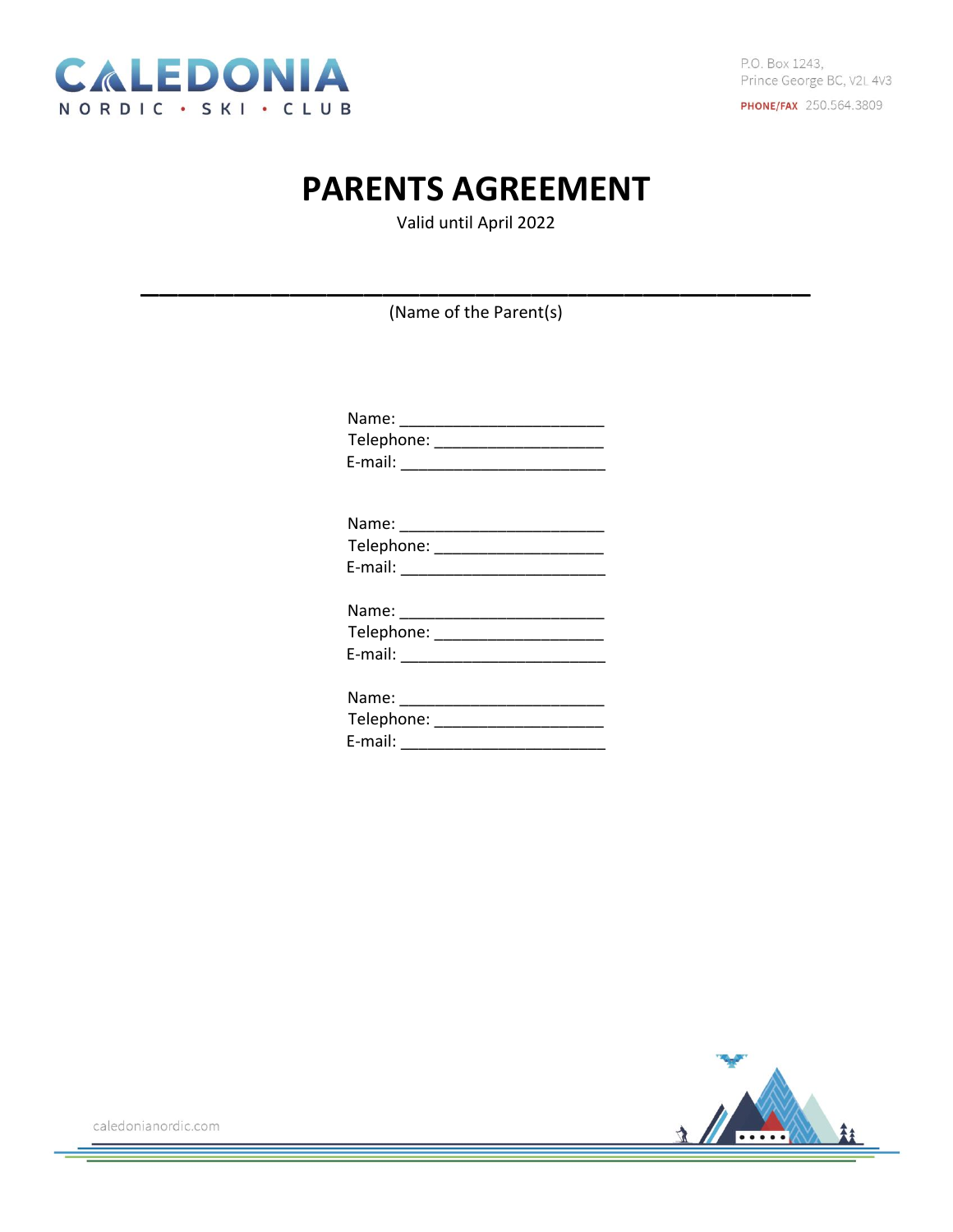

## **PARENT CODE OF CONDUCT**

## Team values

Caledonia Nordic ski club is here to create an environment of safety and gratitude to foster a growth mindset amongst our athletes while cultivating their sense of courage, curiosity and resilience. As such, we want our athletes to feel safe so they can voice their opinions and concerns and take ownership of their development.

Collaboration, inclusion and empathy are the fundamental pillars of our team. Every team member is encouraged to practice self-compassion, aspire to self-regulate, and have the self-awareness to foster open communication.

Team members are encouraged to take ownership, be proactive and focus on solutions. Cultivating an atmosphere of fun, play, and support while prioritizing health is vital to achieving our racing goals and potential.

This program's emphasis is on development in alignment with the LTAD model. We value effort and dedication to allow for a growth mindset.

We believe in sport for life – therefore, competition is only one avenue to allow individuals to develop and improve their skiing and shooting abilities. As such, the athlete should feel self-motivated rather than pressured to take part in any aspect of training or racing. We believe it is important to offer a variety of programs to accommodate the different interests of developing athletes.

The following code of conduct for parents and volunteers has been implemented to ensure all members are offered utmost respect and enjoyment while participating in club activities.

As Caledonia Nordic participants develop their cross-country skiing/biathlon skills, the level of responsibility and commitment of parents increases. For our programs to be sustainable and to help share the load amongst our community, all parents must commit to 60 hrs of volunteering for the spring and summer season and 80 hrs of volunteering during the fall and winter season to help support our programs. To ensure contribution from all our community members, parents must provide the club with a

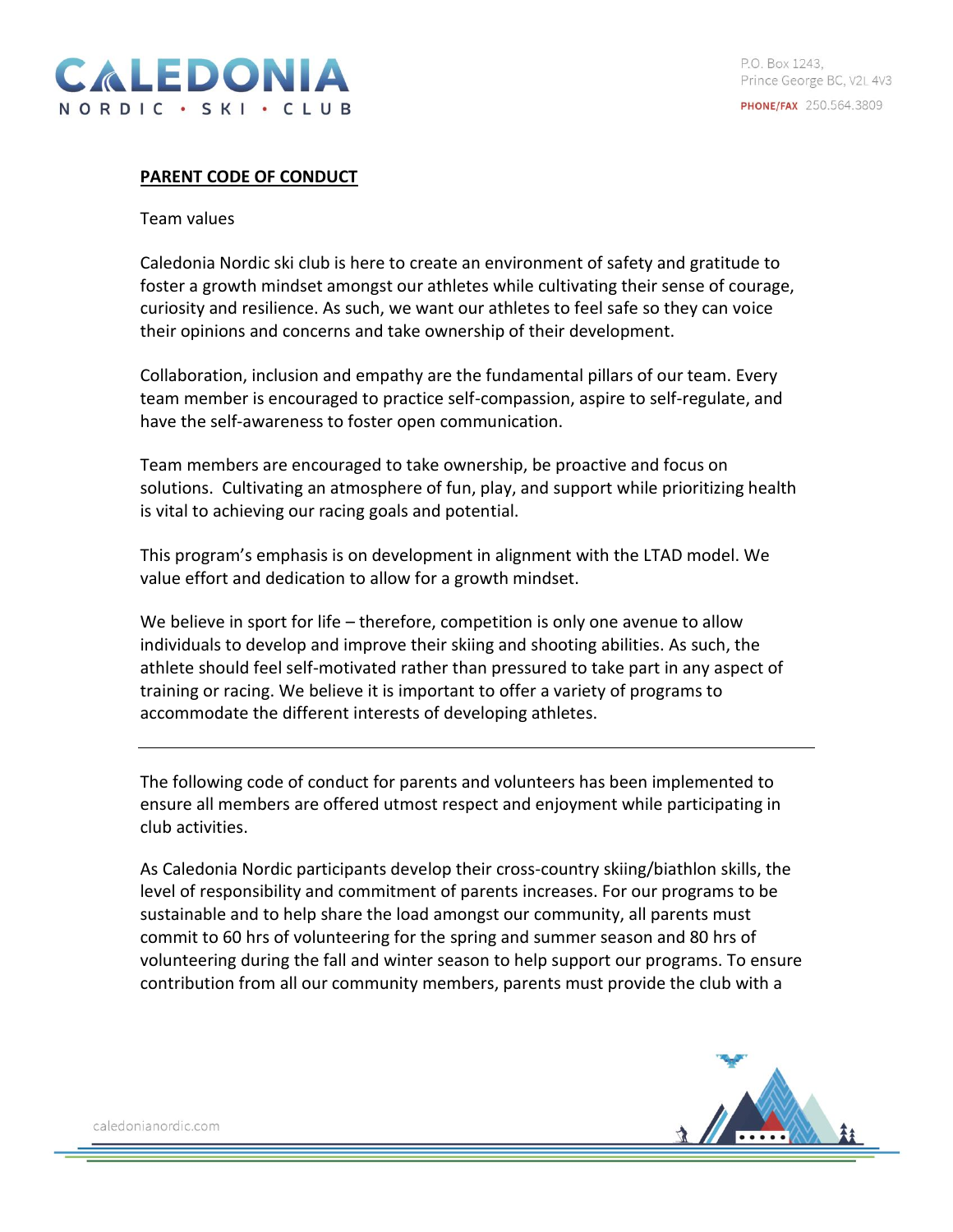cheque for the value of \$400. This sum will be returned if the parents fulfill their volunteering engagement by the end of the season.

For the sport:

- To respect the policies put forth by CCES for you and your athlete [\(www.cces.ca\)](http://www.cces.ca/).
- To respect and honour the rules and regulations at events and those of regulating bodies involved in the sport in which your athlete participates.

For the club and our community:

- To respect that all directly involved with the team will be asked to provide a criminal records check yearly. For parents who cannot meet this requirement, direct participation will be suspended, but indirect participation will be allowed.
- To represent the CNSC Team respectfully and responsibly as a parent.
- To not misuse any substance or communication platform while representing CNSC as a parent.
- To help leave all sites as you found them or in better condition.
- To always value and respect our competitors and fellow parents.
- Follow and respect all club policies, codes of conduct, and procedures at all times.

For the team:

- To respect others at all times and display good sportsmanship when representing our team.
- To engage in and maintain open communication while being proactive and solution orientated for all functions related to the team.
- To respect your engagement around volunteering hours.
- To respect the **team values** at all times.
- To prioritise and protect the emotional and physical well-being of the team ahead of any personal desire for your athlete's success.
- To respect the travel policy as stated in [Travel Guidelines to Help Protect](https://commit2kids.ca/pdfs/EDU_TravelGuidelinesYouthSport_en.pdf)  [Children in Sport](https://commit2kids.ca/pdfs/EDU_TravelGuidelinesYouthSport_en.pdf)
- To respect the team by helping your athlete arrive on time and ready for practice and races which also means having the proper equipment and being ready for the weather conditions.

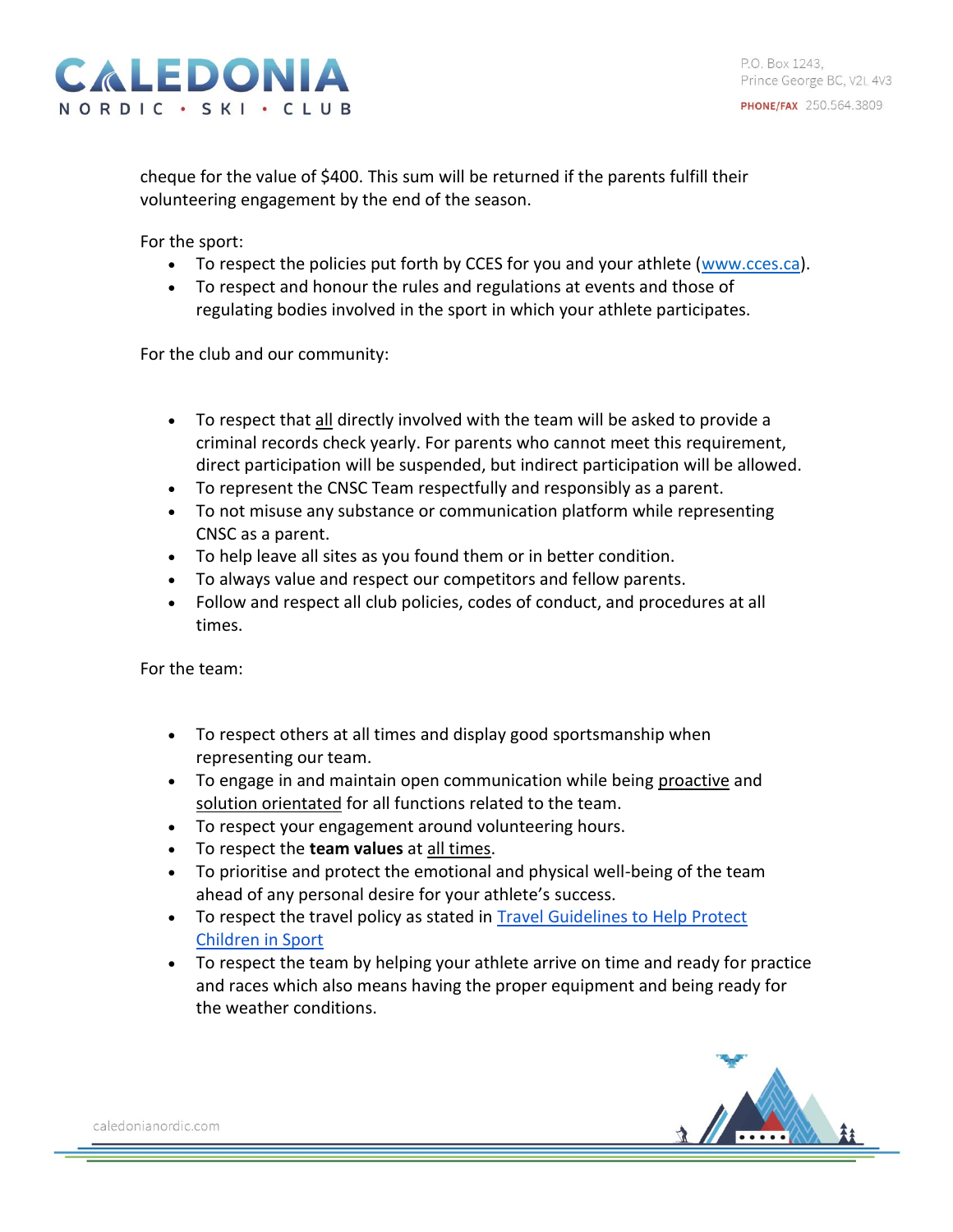

PO Box 1243 Prince George BC, V2L 4V3 **PHONE/FAX** 250.564.3809

• To respect the roles and responsibilities of each member within the programs and respect the limits of your position.

For yourself and our athletes:

- To respect that our programs are fostering intrinsic motivation and ownership amongst our athletes. As such, no one should force a child to participate in sports.
- To call the Canadian sports helpline if a situation arises where you deem the safety of our athletes is at risk and where you do not believe internal actions are a viable option: call or text: 1-888-83SPORT (1-888-837-7678).
- To always protect and prioritize the health of our athletes (physical, emotional and spiritual) over performance.
- To never communicate via any electronic platform with a single coach, I will always include at least two coaches (Ali and Simon) when communicating about my athlete to promote transparency and fairness.
- To ensure that your athlete will find their group if you are late.
- To pick up your athlete on time. Excessive violation of this rule could result in added volunteering hours to off-cost for the lost time of the coaches/parents/athletes who had to wait for your athlete to be picked up as per the two-to-one rule. This will be at the coach's discretion.

For the interpersonal relationship between the parent and the coaches:

- To respect the head coach's time off, which will be specified for every season. This includes electronic communications.
- To respect the caretaker's / head coach's privacy by never entering his property unless invited to do so in a context not associated with their position as head coach.
- If a parent has a concern about their child, their child's program, or the coaching of their child, they should voice these concerns in a respectful manner in one of the following ways:

i) First, through discussion with the head coaches as far ahead of the training session as possible to allow for pro-active steps to be pursued. Parents

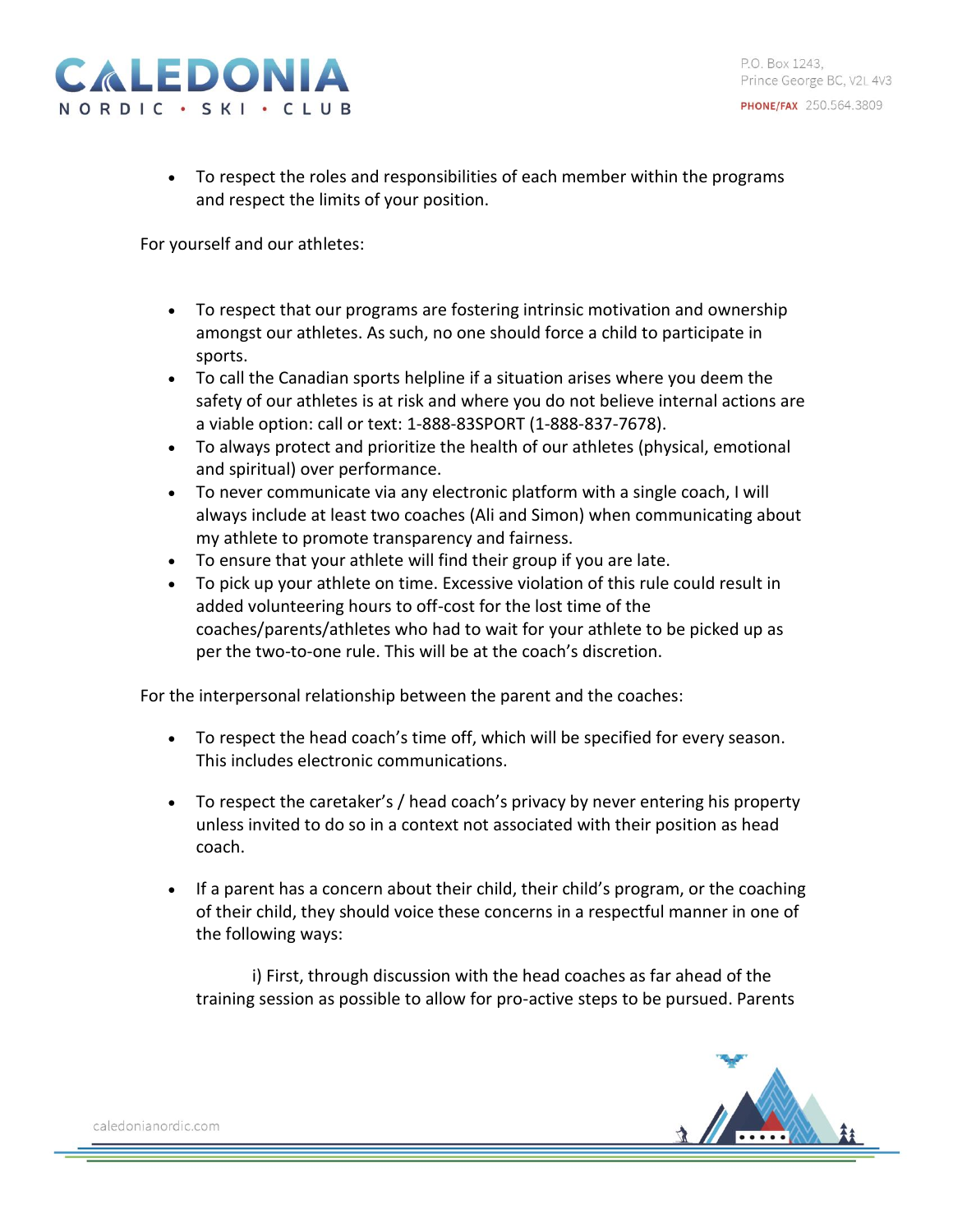

should avoid questioning the session design at the beginning of a session when there is no time to implement proactive strategies. Parents are encouraged to give proactive feedback after a 24 hrs reflection period.

ii) Second, through a scheduled meeting with the head coaches.

iii) Third, through a meeting with the head coaches and the conflict resolution committee.

Every parent should also be familiar with their athlete's agreement and should act in accordance to support both contracts.

Significant deviations from this code of conduct will be addressed in the following manner:

- 1. Discussion with the head coaches or a head coach if others are not present to listen to all those involved, make an action plan and find an appropriate agreement that aligns with the code of conduct.
- 2. Any persistent deviations will be reported to our conflict resolution committee who will decide on the appropriate measures to take. In the event this would happen during a competition, this role falls under the team manager's responsibility.

## **PHOTO RELEASE:**

Photographs are regularly taken during CNSC program activities and special events. grant permission to the CNSC team and other associated cross-country and biathlon organizations (e.g.: CCBC, CCC, Biathlon B.C etc) to use my photograph on its website, on exhibition space and/or for fundraising development or public relations purposes.

Signature:

Coach signature:

Athlete Name: